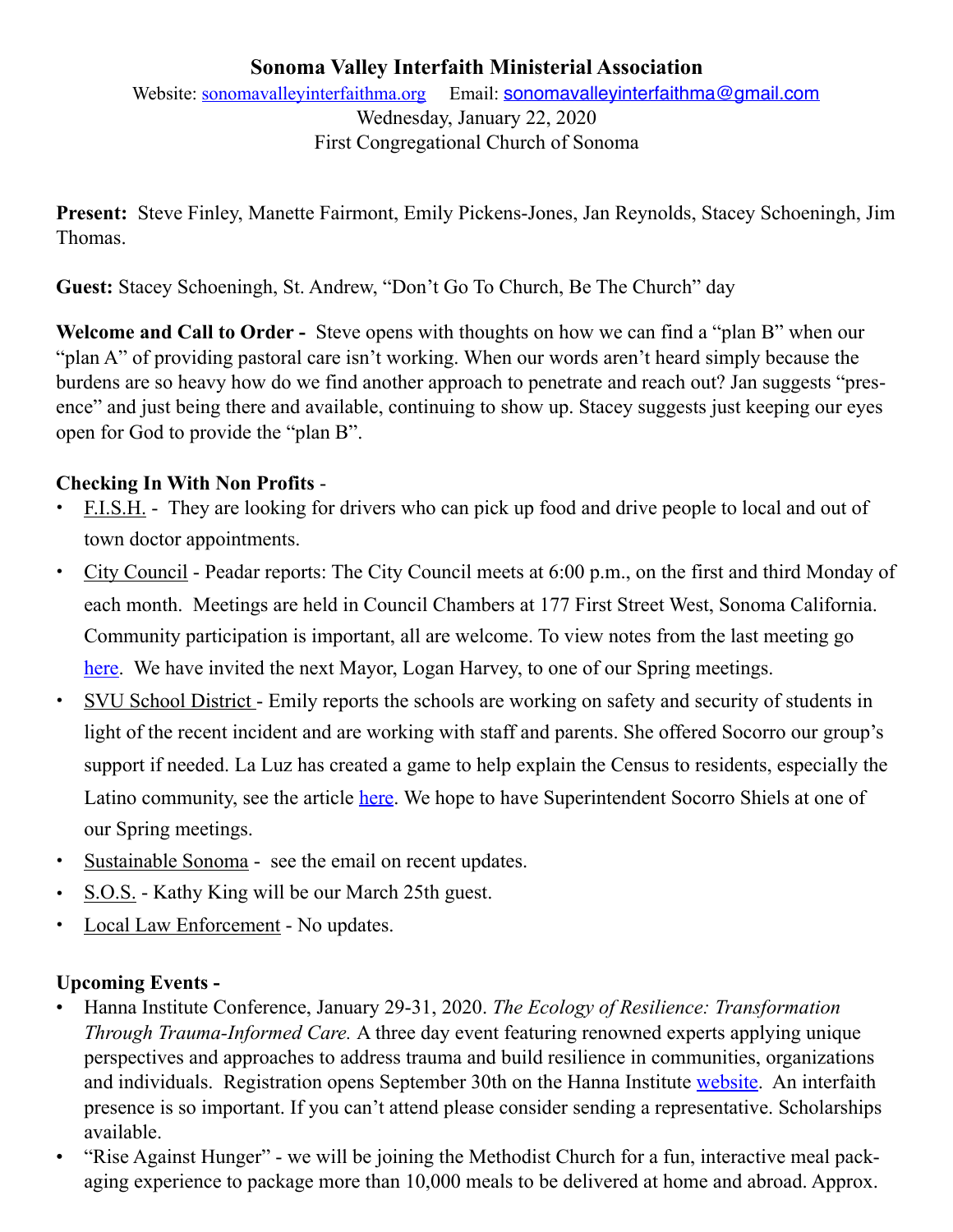40 volunteers of all ages will gather at a soon to be determined date/location to "Rise Up Against Hunger". The Methodist Church is sponsoring \$2000 and looking for another \$2000 to make this happen once again this year. Shir Shalom has agreed to cover \$500 and we hope our SVIMA members can contribute, especially the other larger congregations in town, to cover the remaining \$1500 and each provide up to 5 volunteers. Please reach out to Emily Pickens-Jones at epickensjones@gmail.com for more information.

### **Guest - Stacey Schoeningh, St. Andrew Presbyterian Church**

"Don't Go To Church, Be The Church" launched in 2009 at St. Andrew as a day to close the church and go into the community for a day of service or mitzvah. There are service tasks at all 10 school sites, cemeteries, SOS, Pets Lifeline, nursing homes, sewing projects and more. At the end of the day there is a BBQ gathering to view photos from the day and share the collective service work, volunteers are needed for set up of that as well.

Held annually on the second Sunday of October, it was one of Rich Gantenbein's passions and legacies, one that most of us would like to carry on by combining it with his passion for SVIMA and interfaith service. SVIMA would like to collaborate and join in on this day (or create a separate one) having us and our faith communities from all of Sonoma involved. This year it will be held October 11th.

Stacey creates a volunteer sign-up board listing the tasks at each site location for members to sign up. She will be working on the logistics of how to send the sign up board around to each congregation on a different weekend so your volunteers can sign up. Stacey may be able to provide us with a script and description to read to our congregations ahead of time. We will hear more from her as soon as she works out the details and she will follow up as it gets closer.

If you have any ideas or suggestions for projects in Sonoma please email Stacey at staceyellis20 $@$ yahoo.com

## **Things to consider -**

- Jim Thomas is looking for guests for the "Really Real People" radio show Thursdays at 4pm. Everyday people with stories to tell or topics to discuss. Please reach out to Jim at  $j$ mthomasca@yahoo.com if you or someone you know would like to be a guest. You can listen to archived shows by going to [KSVY.org](http://KSVY.org) then "radio shows" then "archives" then select the date.
- For consideration at the next meeting: check out the website...do we use it? can we use it better? thoughts and suggestions as we consider moving forward with or without it.
- **•** If you are a liaison for one of our Community groups, see below, and are unable to attend our monthly meeting, please email a brief update to share with the group to **[sonomavalleyinterfaithma@gmail.com](mailto:sonomavalleyinterfaithma@gmail.com)**

City Council - Peadar Dalton SVUSD - Emily Pickens-Jones Sustainable Sonoma - Jacey Pickens-Jones S.O.S. - Curran Reichert Police/Sheriff - Steve Finley F.I.S.H. - Steve Finley